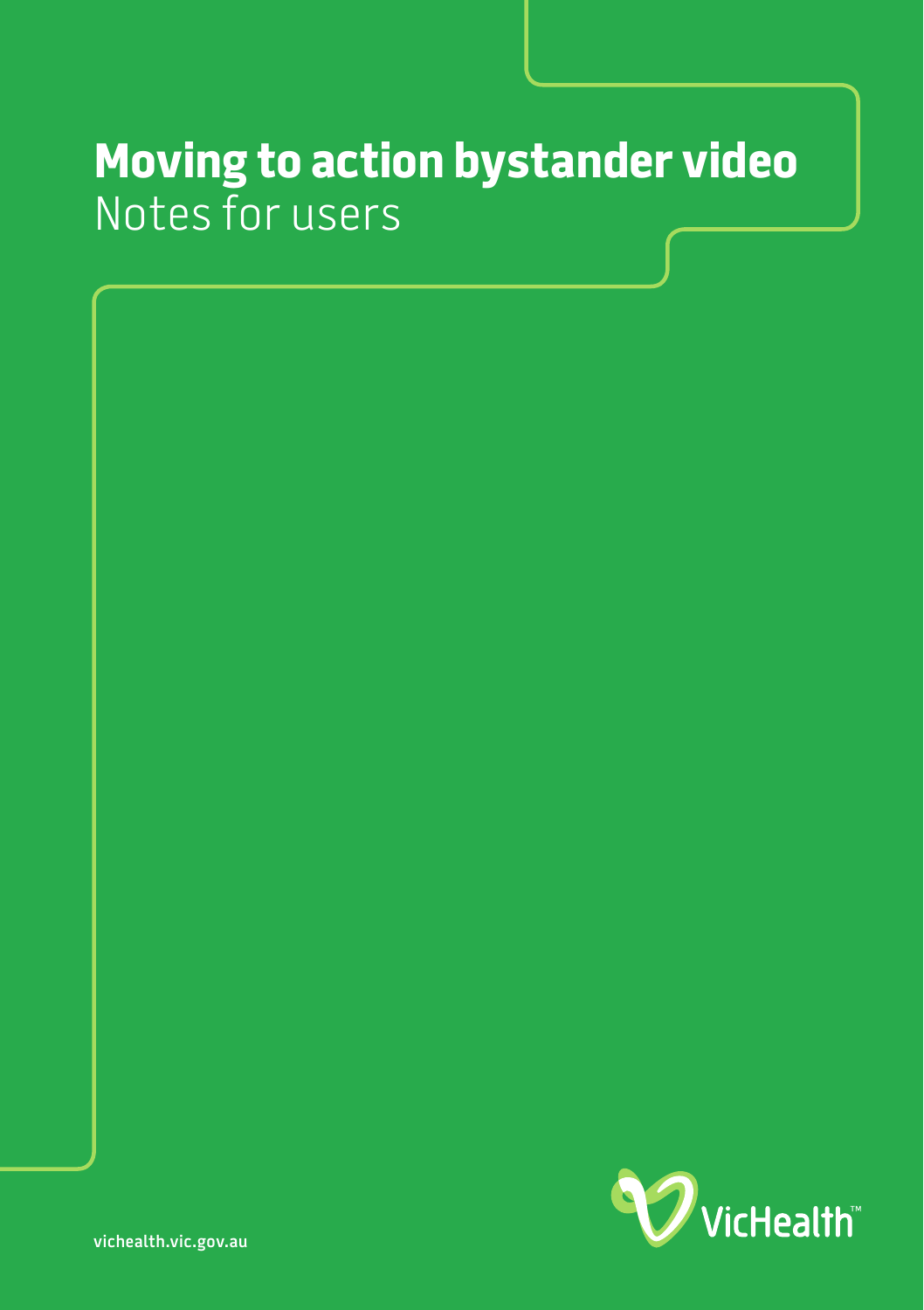### **Background**

A prosocial bystander culture is one that encourages staff and leaders to move to action when they hear or witness gender discrimination in the form of sexism, harassment, inequitable behaviour or unfair practices.

Bystander action is an area of interest in organisations that have already developed an understanding of the incidence and prevalence of violence against women and the important role that they can play in preventing it. Organisations that have committed to creating a more equitable, safe and respectful culture, and have identified gender equity as an important goal, will find this resource useful in helping their workforce or members understand why the organisation is undertaking such work.

Evidence has shown that organisations that promote gender equity and respect for women can contribute significantly to the prevention of violence against women (VicHealth, 2012)

This video was developed for use in workplaces and organisations interested in learning more about, or already committed to, creating safer, respectful and more inclusive environments.

# **Snapshot**

This online video resource has four chapters.

• **Chapter 1** *Animated infographic* 

This chapter summarises some of the key themes and messages from the *More than ready* bystander research and suggestions for organisational change.

• **Chapter 2** *Sexism and discrimination in the workplace*

Five scenarios depicting what can occur in organisations and pointers for leaders, teams and individuals on how to step up to support colleagues and create a healthier organisational culture.

• **Chapter 3** *A call to action for leaders* 

A message from VicHealth CEO Jerril Rechter, and an overview of the *More than ready* bystander research and recommendations for workplaces and organisations presented by researcher Dr. Anastasia Powell.

#### • **Chapter 4** *Women's reflections*

Three women discuss their lived experiences of sexism and discrimination in the workplace.

VicHealth has worked with many organisations to build the capacity of those sectors in which we live, work, learn and play to understand that it is everyone's business to prevent violence against women. In addition, VicHealth has funded research on bystander action including the *More than ready*  bystander report in 2012. This work has provided the cornerstone for supporting organisations to create a 'prosocial' bystander culture.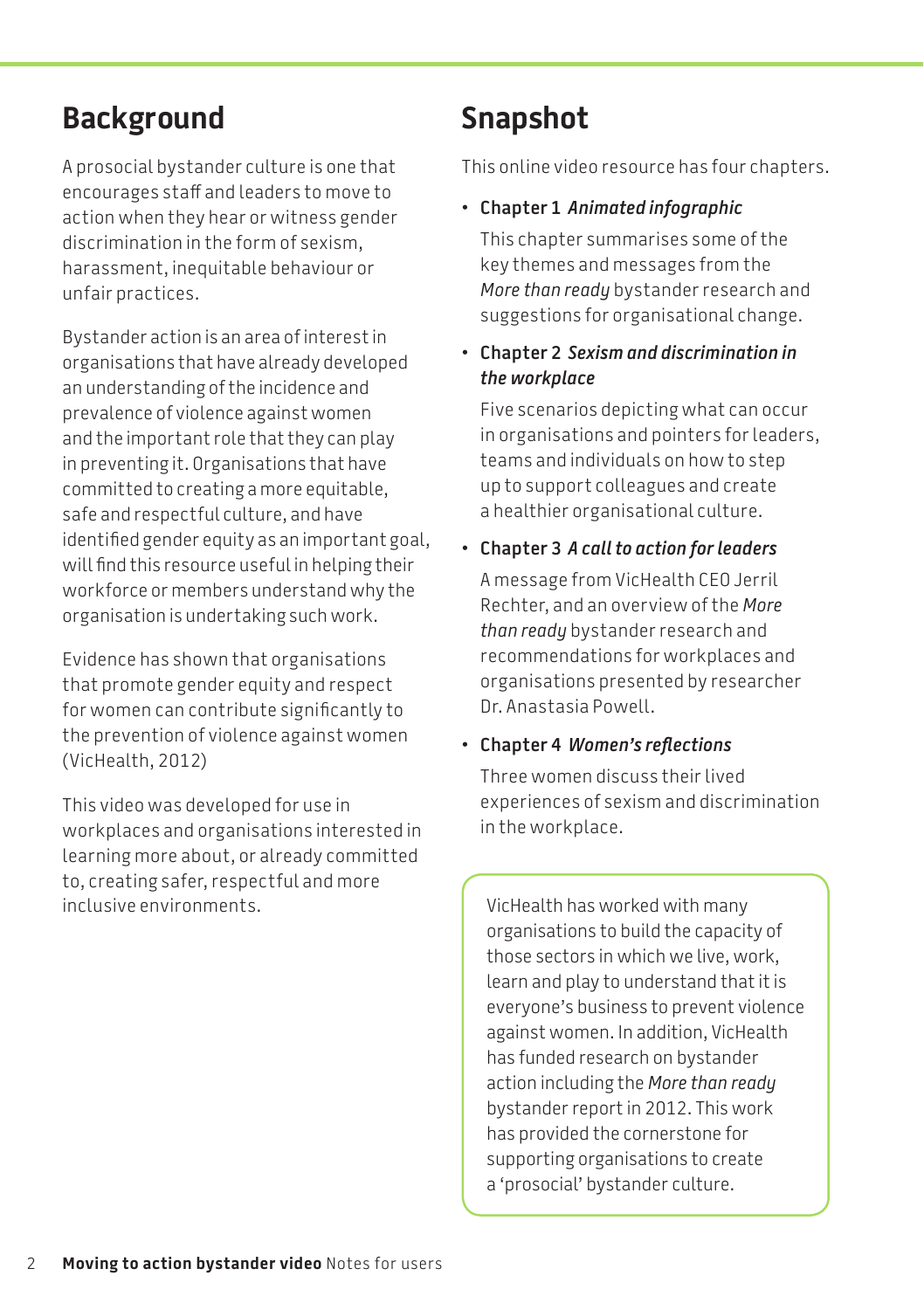### **Purpose**

This resource is designed to introduce organisations to the concept of prosocial bystander action. It provides an overview of the research informing prosocial bystander action, including an evidence-based approach to promoting structural change within organisations.

- It aims to assist viewers to develop a deeper understanding of what constitutes sexism, gender inequity and subsequent impacts in the workplace/organisational context. It does this by providing examples of individual incidents of sexism that prosocial bystanders can recognise and move to action to address.
- It identifies the kind of structural approaches that can assist organisations to proactively promote greater equity of opportunity, such as building workforce capacity as part of a larger strategy to create safer, more inclusive and productive work environments for women.
- It highlights the important link between gender equity and the prevention of violence against women, and provides a glimpse into the impacts of discrimination on women and the costs to the workplace.

After viewing, participants should have a clear understanding of:

- what constitutes gender inequity and sexism
- ways to effectively intervene
- the important roles and responsibilities that organisations have in developing a gender equitable culture.

This resource is designed as an introduction to illustrate the types of work that organisations can embark on to provide greater equity and respect only. It should not be used to replace a thorough work place change strategy including training, auditing and policy development.

### **How to use this resource**

This video can be used as a conversation starter to introduce the concepts of bystander action into organisations, and assist the viewer in becoming more skilled at responding to, and preventing, gender discrimination in all its forms.

It can be used in executive and staff team meetings, professional development forums and workshops, and in a broad cross-section of workplace settings including government, corporate, sports and other community organisations. It will assist in raising awareness amongst leaders, teams and individuals about what constitutes sex discrimination and gender inequity and the tools required to tackle it.

It can be viewed in its entirety or chapter-by-chapter as part of a broader program dedicated to supporting organisational change.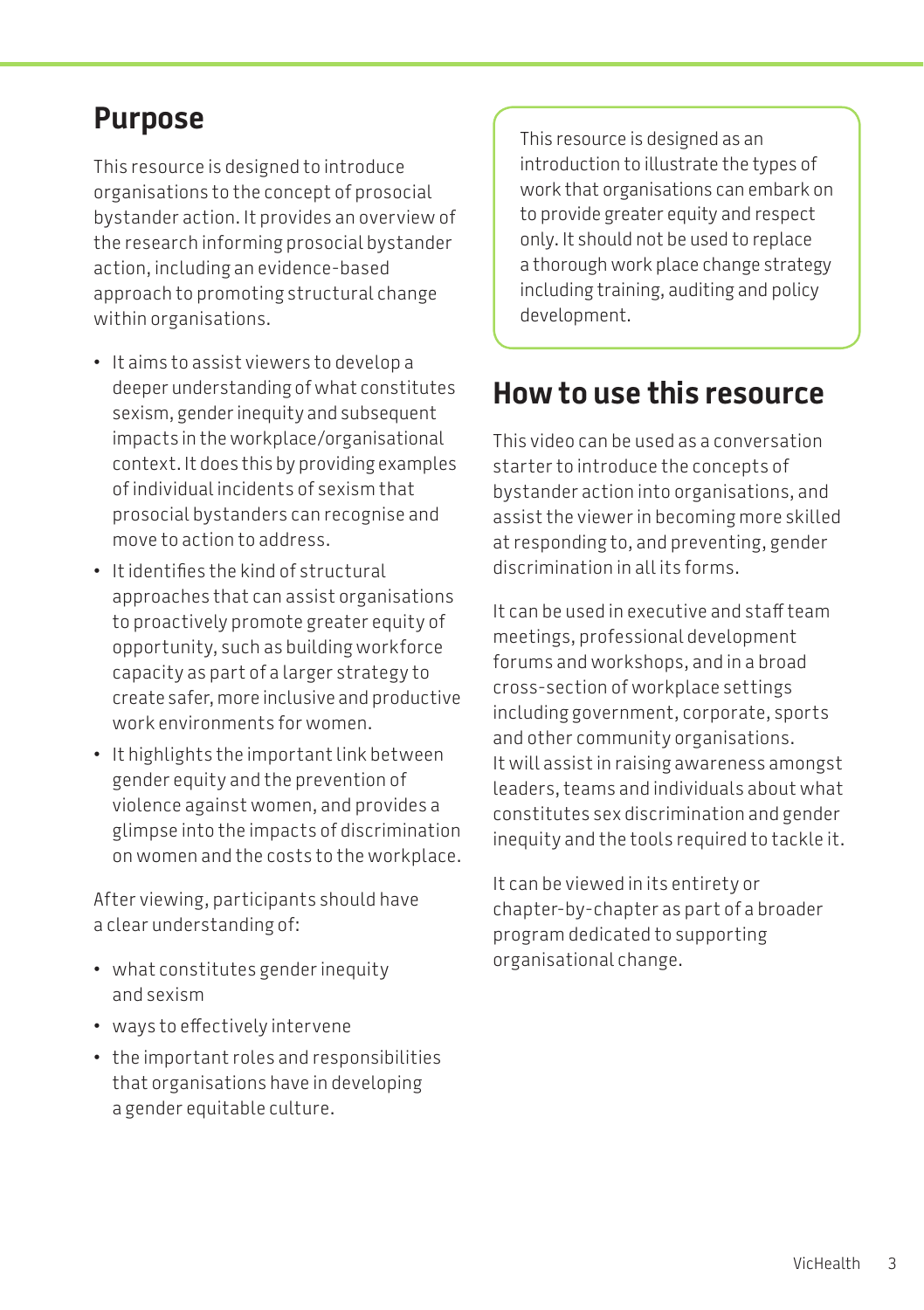## **Who should use this resource?**

While this resource can be a great starting point for an organisation, it is recommended that it always be part of a broader education/ capacity building program around violence against women and its prevention. This video can be presented by trainers, organisational leaders including managers and CEOs, and workplace advocates. However, it is recommended that the presenter has:

- a thorough understanding of the gendered nature of violence and the social construction of gender
- knowledge of the impact and prevalence of violence against women
- a working knowledge of the definitions of violence against women, prosocial bystander action, and the recent research on bystander action
- the ability to deal constructively with resistance to the key messages of this video.

# **Points for consideration in hosting a session in your organisation**

Those presenting sections of this video resource might like to draw out some of the following key points as discussion starters and questions to pose to participants after viewing:

- What does the research tell us about the links between gender inequity and the broader culture of violence against women?
- Why don't people intervene when they hear sexist language?
- Which of the strategies presented seem most useful? Which ones can you see yourself using and why?
- What do you think your organisation could do to help you feel comfortable being a prosocial bystander?

Please note, bystander action in this context is not focused on getting physically involved in a violent situation. Rather, it includes a much broader range of responses and actions such as confronting a friend or colleague who continually makes sexist jokes, talking to your manager if women are being treated unfairly in the workplace, or challenging spectators or players who use sexist sledging on the sports field.

### **It is everyone's business to prevent violence against women"**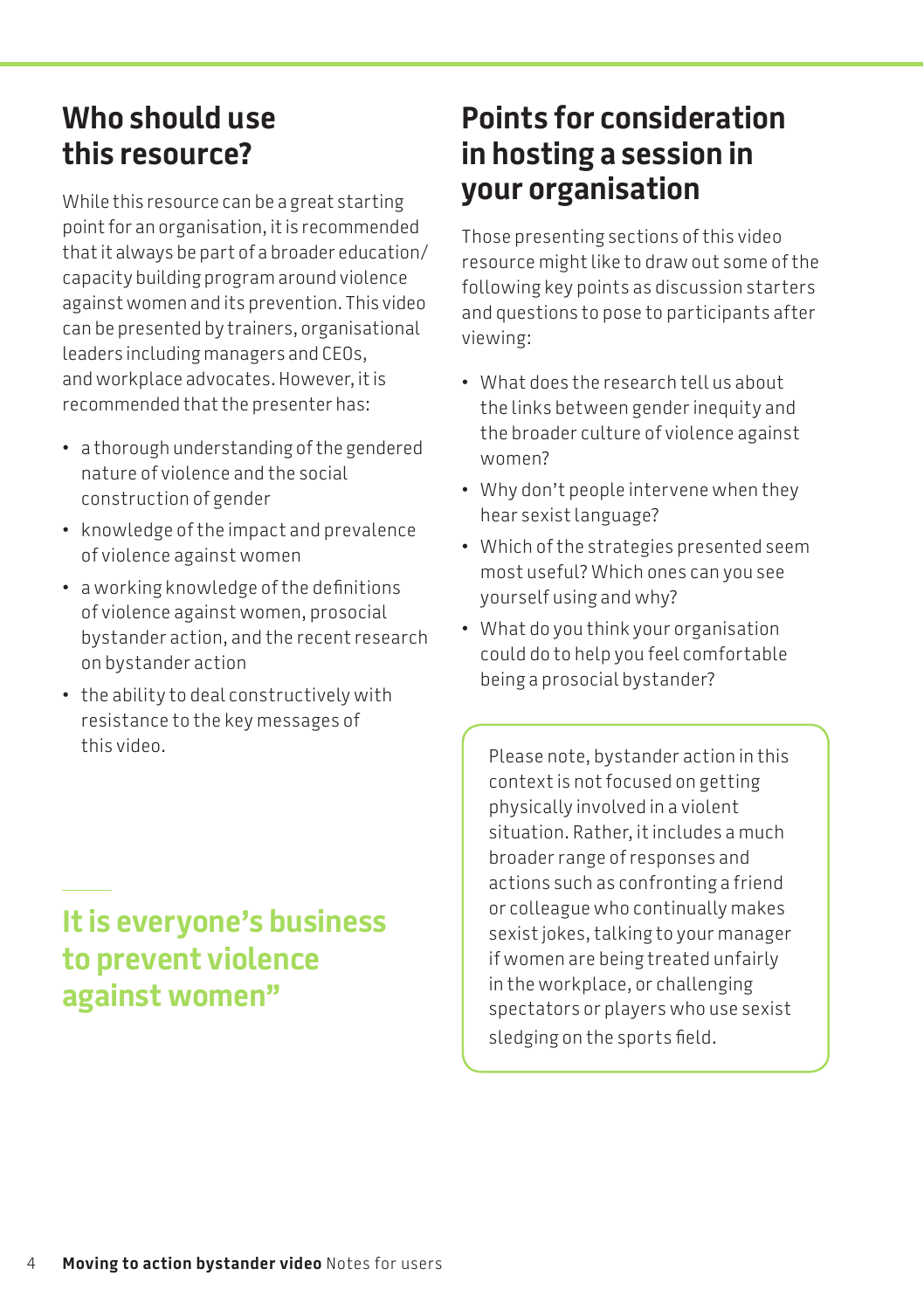### **Gendered focus of this resource**

In the course of showing this video queries may arise about the gendered nature and prevalence of violence against women and discrimination in the workplace/ organisation compared to men's experience. It is important to note that violence and discrimination against men does exist but the focus of this work is on preventing violence and discrimination against women which, due to the unique drivers of violence against women including gender inequity, requires specific interventions. This, along with the extremely high prevalence rates, requires a specific focus if we are to prevent such violence from occurring in the future.

Creating a workplace where everyone feels respected and safe to talk about behaviour that leaves them feeling uncomfortable will benefit us all.

### **A note to presenters on safety and referral to services**

Due to the prevalence of discrimination, harassment and violence against women, it is likely that in discussing this topic there may be participants who have either experienced, or are close to, someone who has experienced such discrimination or violence. It is important to create a safe environment by advising at the beginning of the session that while this forum is not the place to disclose personal experiences, there are a range of services that can assist including:

For issues pertaining to workplace gender discrimination

- Your own workplace/organisational representative, e.g. Equal Opportunity Contact Officer
- Victorian Equal Opportunity and Human Rights Commission [www.humanrightscommission.vic.gov.au](http://www.humanrightscommission.vic.gov.au)
- Workplace Gender Equality Agency [www.wgea.gov.au](http://www.wgea.gov.au)

For issues pertaining to violence against women

- Women's Domestic Violence Crisis Service (Victoria) – 1800 015 188
- Men's Referral Service (Victoria) 1800 065 973
- State-wide Sexual Assault Crisis Line (Victoria) – 1800 806 292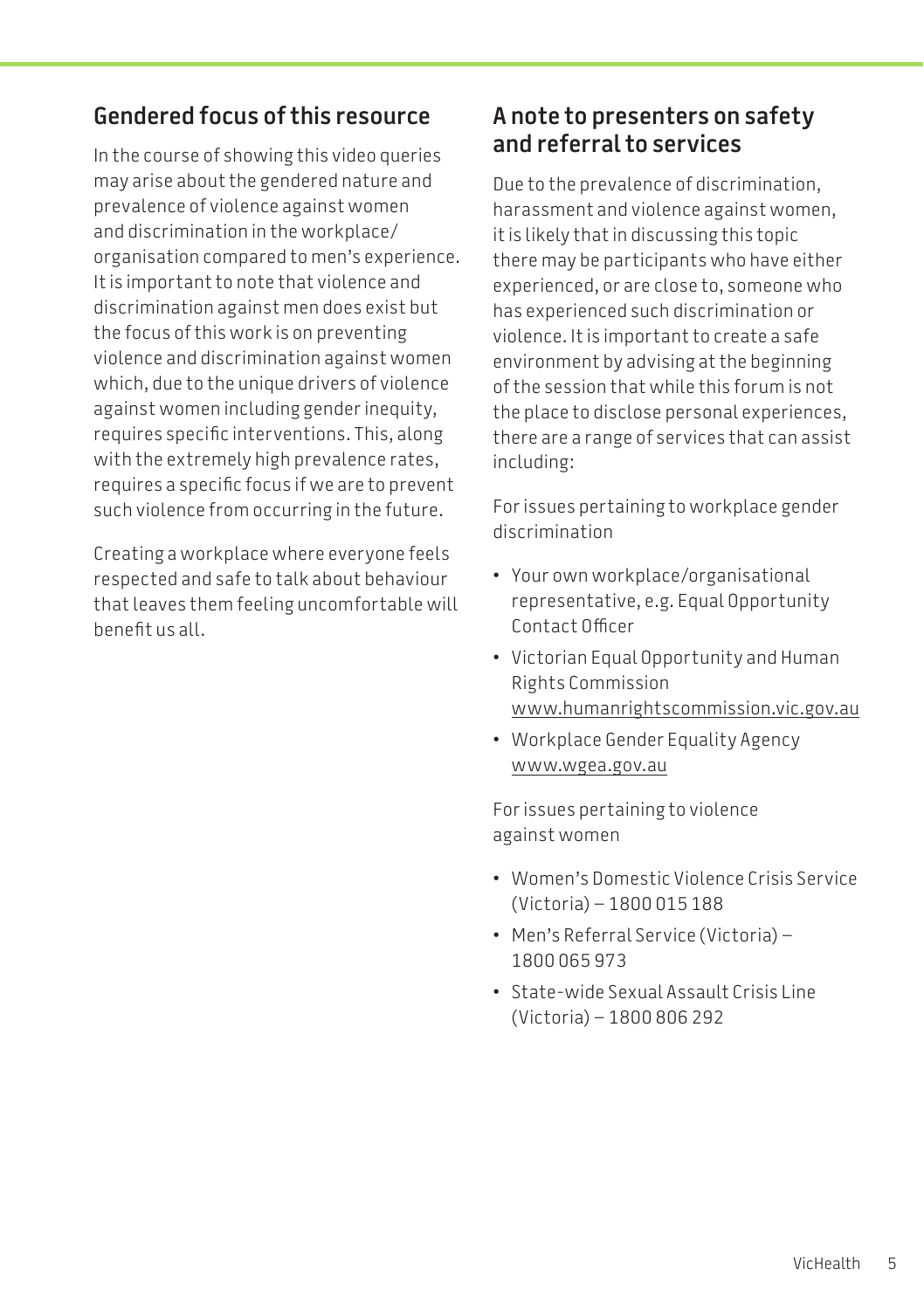# **Themes and key messages**

This resource can be shown to leaders, teams or be viewed by individuals within your organisation. The key themes and messages to convey when showing this resource include the following:

### **Leaders**

- In Victoria it is against the law to discriminate against someone because of a personal characteristic they have, or that someone assumes they have. This includes, but is not limited to, their age, gender and sexuality.
- Harassment and discrimination in the workplace is common, but often people feel intimidated and reluctant to speak out. As an employer it is your responsibility to establish an environment that allows people to report acts of discrimination, and to respond seriously when people come forward.
- Be proactive in talking about what's ok and what's not, and establishing and modelling inclusive and respectful processes in your organisation.
- Comprehensive strategies that take multiple approaches and work with different tiers within an organisation work best.
- Individuals within small organisations may not have access to many people for support, so it is important that management is proactive in modelling appropriate behaviour and acts in a supportive way when people raise concerns.
- If your workplace does not have any gender equity policies or training in place, research what resources are available in your state or territory to help make your workplace a fairer place.
- Develop strategies and training sessions that involve staff members and allow them to actively participate in developing solutions.

### **Teams**

- You don't have to act alone; we all want to work in a place that feels welcoming. Find female and male colleagues who may be allies, and can support you in developing and proposing strategies.
- Take collective action bring colleagues together to discuss expectations around fair treatment in the workplace. Use 'we' statements to engage everyone and make it clear that this is about treating everyone fairly.
- The majority of Australians find sexist comments and harassment inappropriate. Chances are, if you feel uncomfortable about something, someone else does too and they'd support you in saying something.

### **Individuals**

- Our aim is to create an environment where everyone feels respected and safe when talking about things that make them uncomfortable, where diversity is welcomed and celebrated and people don't feel they have to conform to stereotypes.
- If you hear someone making sexist and inappropriate comments, call them on it. Most people find this kind of behaviour unacceptable but some may not realise that their comments are inappropriate.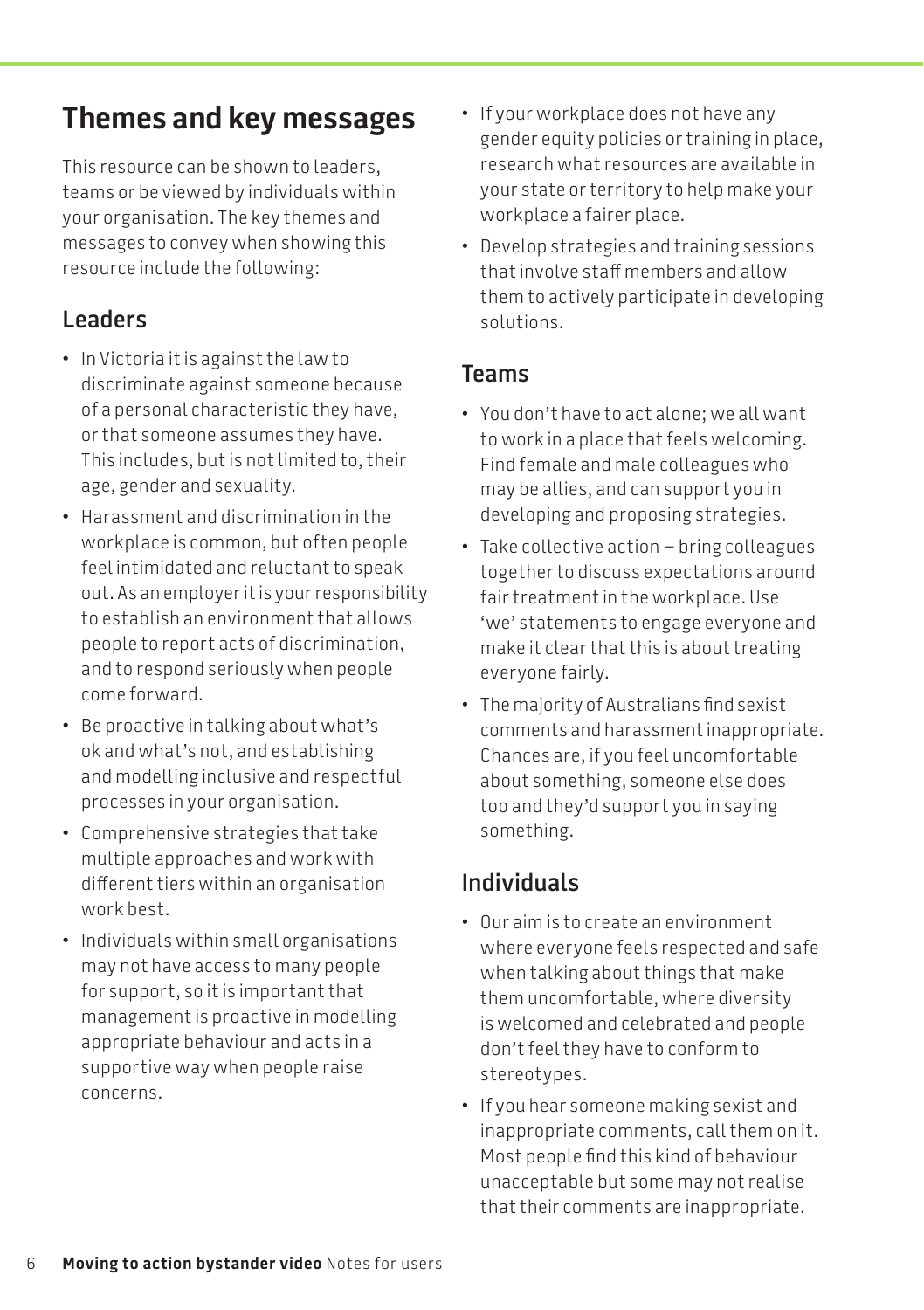- Challenge people's' use of gender stereotypes by asking them to reflect on whether their statement is based on fact. Counter them by using examples of where this isn't the case.
- Directly confronting someone is not the only way to challenge sexism and discrimination. Interrupt or change the conversation to stop someone from making further comments. This shows the speaker that no one is interested in hearing sexist or discriminatory remarks.
- We all live in a broader culture of sexism so people often don't realise that their behaviour is inappropriate. We need to work together to help each other create more welcoming and supportive workplaces. Use humour, or make a joke, to address the situation in a nonconfrontational way. If you are in a group situation, use 'we' statements to pull in support from others and show that, as a group, you don't find it funny or appropriate.

# **Training**

For those interested in undertaking training to further build their capacity as a gender equitable organisation, please send enquiries to: [capacitybuilding@vichealth.vic.gov.au](mailto:capacitybuilding%40vichealth.vic.gov.au?subject=).

**Please Note:** The **Moving to Action Bystander short course**, which explores the themes of this resource in more depth, is designed for organisations who have already undertaken foundational workplace training on the prevention of violence against women.

# **Further reading**

*More than ready: bystander action to prevent violence against women in the Victorian Community Research Report* (2012)

[www.vichealth.vic.gov.au/search/](www.vichealth.vic.gov.au/search/bystander-research-project) [bystander-research-project](www.vichealth.vic.gov.au/search/bystander-research-project)

#### *'Stepping in': a bystander action toolkit to support equality and respect at work. A resource for State Sporting Associations* (2014)

[www.vichealth.vic.gov.au/search/](www.vichealth.vic.gov.au/search/bystander-action-toolkit) [bystander-action-toolkit](www.vichealth.vic.gov.au/search/bystander-action-toolkit)

#### *Know where the line is* (2014)

The Know where the line is national awareness-raising strategy with a range of online campaign resources and research on sexual harassment in Australian workplaces.

[www.knowtheline.com.au](http://www.knowtheline.com.au)

#### *Encourage. Support. Act! Bystander approaches to sexual harassment in the workplace* (2012)

[www.humanrights.gov.au/our-work/sex](http://www.humanrights.gov.au/our-work/sex-discrimination/publications/encourage-support-act-bystander-approaches-sexual)[discrimination/publications/encourage](http://www.humanrights.gov.au/our-work/sex-discrimination/publications/encourage-support-act-bystander-approaches-sexual)[support-act-bystander-approaches-sexual](http://www.humanrights.gov.au/our-work/sex-discrimination/publications/encourage-support-act-bystander-approaches-sexual)

#### *Men speak up: a toolkit for action in men's daily lives* (2011)

[www.whiteribbon.org.au/uploads/](http://www.whiteribbon.org.au/uploads/media/Research_series/Men_speak_up_Flood_2011.pdf) [media/Research\\_series/Men\\_speak\\_up\\_](http://www.whiteribbon.org.au/uploads/media/Research_series/Men_speak_up_Flood_2011.pdf) [Flood\\_2011.pdf](http://www.whiteribbon.org.au/uploads/media/Research_series/Men_speak_up_Flood_2011.pdf)

#### *VicHealth research and publications*

Visit the preventing violence against women section of the research and publications page for other relevant research summaries and reports.

[https://www.vichealth.vic.gov.au/media](https://www.vichealth.vic.gov.au/media-and-resources/publications)[and-resources/publications](https://www.vichealth.vic.gov.au/media-and-resources/publications)